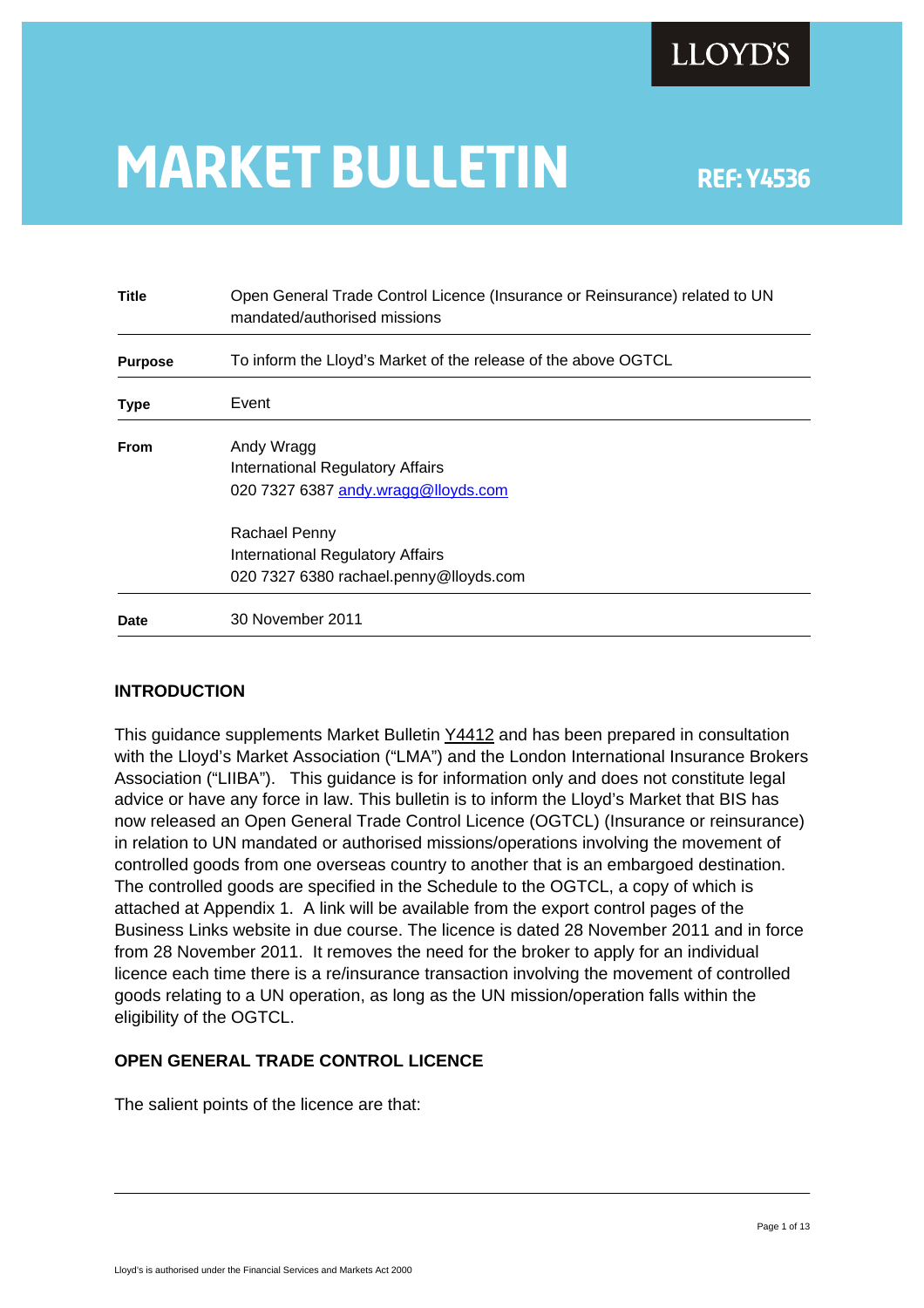- Instead of submitting an application to obtain a licence, a head licensee registers to use the OGTCL and in doing so may also register on behalf of all subscribing UK re/insurers (Lloyd's and/or companies) involved in the relevant re/insurance activity.
- Market Bulletin Y4412 sets out how it has been agreed that for placements made in the Lloyd's Market, the head licensee is most likely to be the first UK broker in the chain. In certain cases, this may not be the London broker if a UK retail broker is in the chain.
- The head licensee is referred to in the OGTCL as "a head insurance party" and the subscribing re/insurers or additional brokers in the chain as "additional insurance parties".
- The head insurance party must register on the SPIRE system [www.spire.berr.gov.uk](http://www.spire.berr.gov.uk/) and within 30 days of the licence being used must also provide details to BIS of the name and address where copies of the records can be inspected by BIS at audit time. This notification must also be made via the SPIRE system.
- The registration by the head insurance party has the effect of also registering subscribing re/insurers as additional insurance parties for re/insurance transactions that fall within the terms and conditions of the OGTCL.
- A re/insurer's stamp on the Market Reform Contract will serve as evidence of the re/insurer's status as an additional insurance party. Where the head insurance party is a UK retail broker rather than a Lloyd's broker, then the provision of evidence of cover, including security to show the subscribing re/insurers, will serve as evidence of the placing broker and re/insurers' status as additional insurance parties. A copy of the complete Market Reform Contract can also be provided to BIS prior to audit to show the identities of the subscribing market.
- The head insurance party must ensure that additional insurance parties are supplied with a copy of the licence within 14 days of the date of the licence or receiving details of the participation of additional insurance parties, which ever is the later. Confirmation of the licence, once registration is complete, should therefore form part of the documentary evidence of the Market Reform Contract, for re/insurers to note during the broking process and satisfy themselves that the transaction is compliant before confirming their agreement to re/insure.
- The documentation kept on record by the broker and re/insurers should evidence that the re/insurance relates to UN mandated or authorised missions or operations such as a purchase order issued by a UN body, pages from a contract agreed with a UN body or other equivalent form of documentary evidence, which in the opinion of BIS can sufficiently show that the re/insurance relates to a UN mandated or authorised mission or operation
- The head insurance party can, on its own behalf, and on behalf of the additional insurance parties, if so agreed, keep records of the participation in the re/insurance activity but such an agreement **will not prevent liability to prosecution** to any of the parties to the Licence if records are not kept. Records should be kept for a minimum of 4 years.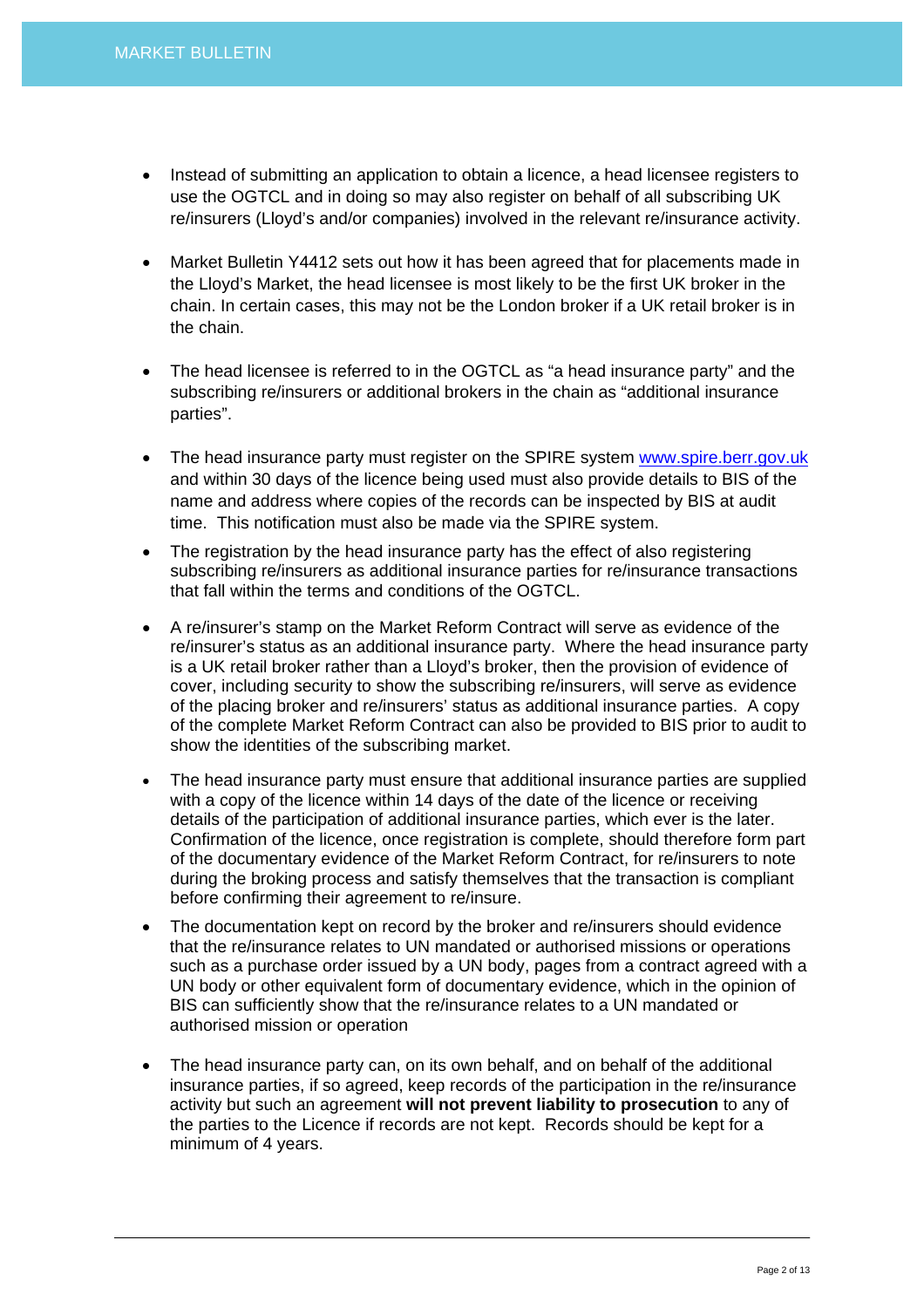• The unique SPIRE reference and licence name should be quoted on any correspondence with HMT.

To satisfy the terms of the licence, certain restrictions apply and it can only be used to arrange/provide re/insurance for:

- UN mandated or authorised missions or operations involving the movement of the controlled goods specified in the Schedule to the Licence and not for use in connection with Weapons of Mass Destruction (WMD);
- It cannot be used in connection with exports of goods located in the UK or Isle of Man;
- It cannot be used if the transaction may be contrary to the law of the exporting or importing third country;
- The registrant should ensure that it keeps up to date with any changes to the licence via the Export Control Organisation notices to Exporters' update service in case that amendments to permitted/excluded destinations and goods are made and also in case the licence is revoked. [http://www.bis.gov.uk/policies/export-control](http://www.bis.gov.uk/policies/export-control-organisation/eco-notices-exporters)[organisation/eco-notices-exporters](http://www.bis.gov.uk/policies/export-control-organisation/eco-notices-exporters)
- There are legal penalties for providing re/insurance for controlled goods which are not permitted by an OGTCL.

If further information on this subject is required, please contact Andy Wragg at [andy.wragg@lloyds.com](mailto:andy.wragg@lloyds.com) or on 020 7327 6387 or Rachael Penny at [Rachael.penny@lloyds.com](mailto:Rachael.penny@lloyds.com) or on 020 7327 6380 or LITA at [LITA@lloyds.com](mailto:LITA@lloyds.com) or on 020 7327 6677.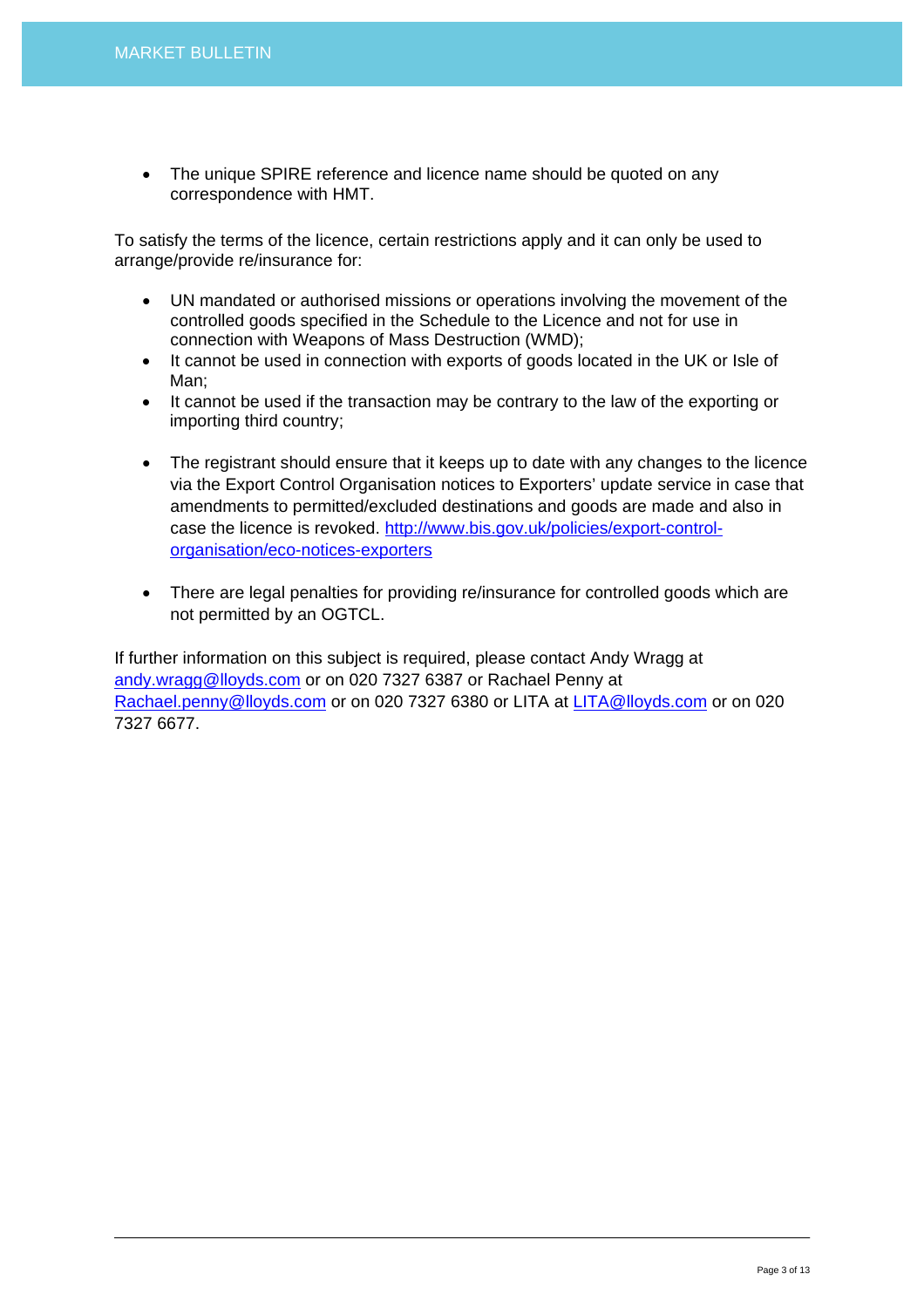**APPENDIX 1** 

# **TRADE LICENCE**

## **Open General Trade Control Licence (Insurance or Re-**

**insurance)** dated 28 November 2011 granted by the Secretary of State.

The Secretary of State, in exercise of powers conferred by Article 26 of the Export Control Order 2008 [1](#page-3-0) ("the 2008 Order") and the powers to licence trade in goods subject to trade controls under subordinate legislation made pursuant to the United Nations Act 1946 in relation to embargoed destinations as defined in article 2 of the 2008 Order ("embargoed destination"), hereby grants the following Open General Trade Control Licence:

## **Licence**

1. Subject to the following conditions set out below, this Licence authorises the Head Insurance Party and any Additional Insurance Party (as defined in paragraph 11 below) to arrange or provide insurance or reinsurance in relation to UN mandated or authorised missions or operations involving the movement of the goods specified in the Schedule to this Licence, which are subject to trade controls, from one third country to another third country that is an embargoed destination.

The arrangement and provision of such insurance is described in this licence as "the insurance activity".

#### *Exclusions*

2. This Licence does not apply:

<span id="page-3-0"></span> 1 S.I.2008/3231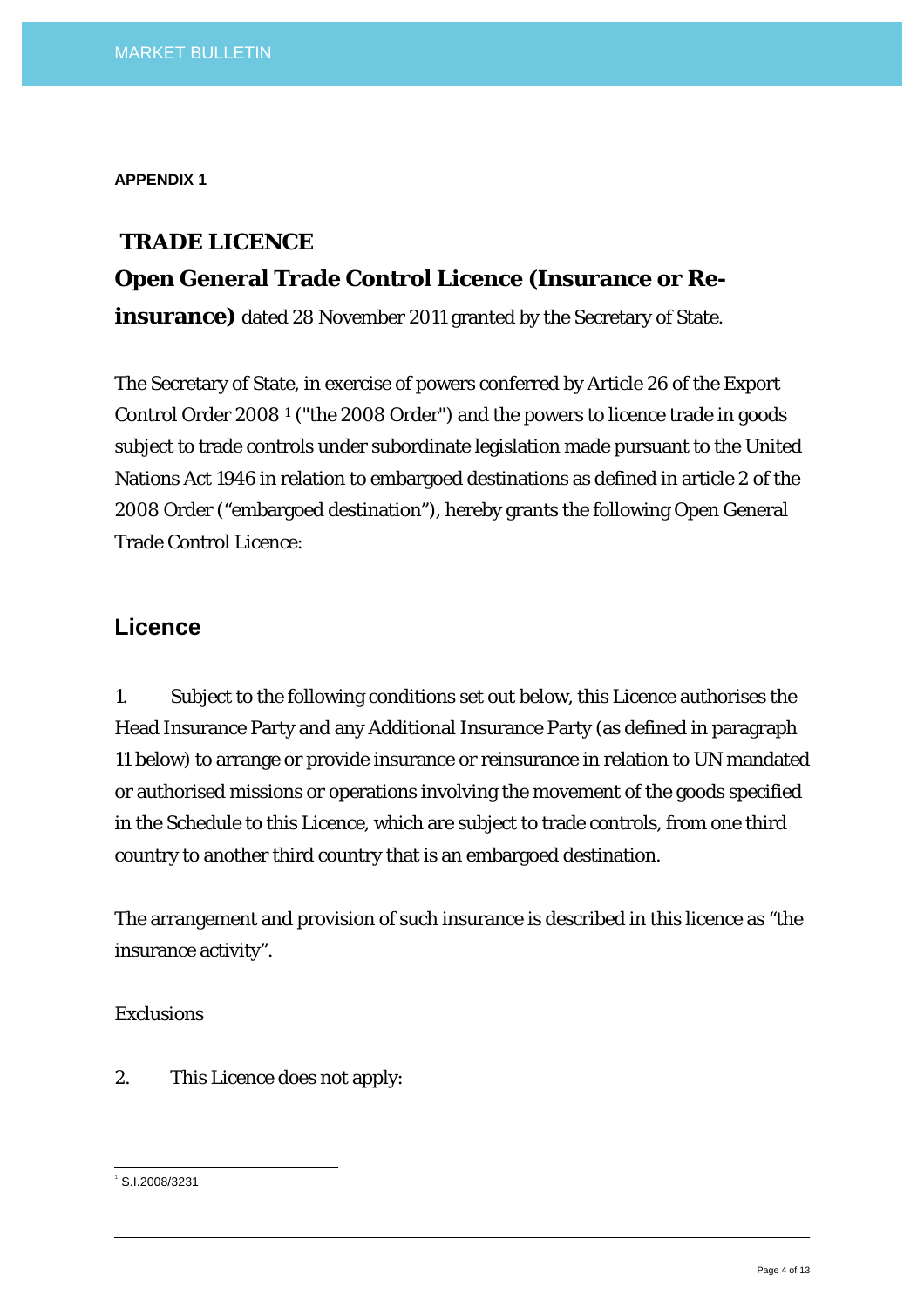- (a) if the Head Insurance Party and/or Additional Insurance Party are aware or suspect that the goods to which the insurance activity relates are or may be intended, in their entirety or in part for use in connection with the development, production, handling, operation, maintenance, storage, detection, identification or dissemination of chemical, biological or nuclear weapons, or other nuclear explosive devices or the development, production, maintenance or storage of missiles capable of delivering such weapons;
- (b) if the Head Insurance Party and/or Additional Insurance Party know or have reason to believe that the action in paragraph 1 above will or may result in the removal of the goods specified in the Schedule to a non-embargoed destination, or to an embargoed destination to which the conditions in paragraph 1 above do not apply;
- (c) if the Head Insurance Party and/or Additional Insurance Party have been informed by a competent UK authority, or are aware that the transaction will be carried out contrary to the export or import law or regulations of the exporting or importing country;
- (d) where the Head Insurance Party and/or Additional Insurance Party have, at the time of act, been served with a notice which suspends or revokes their ability to use this Licence, unless the period of suspension or revocation has expired.

#### *Conditions and Requirements*

3 The authorisation in paragraph 1 above is subject to the following conditions:

 (a). Nothing in this Licence authorises any activity outside the United Kingdom which is prohibited by the law of any of the territories where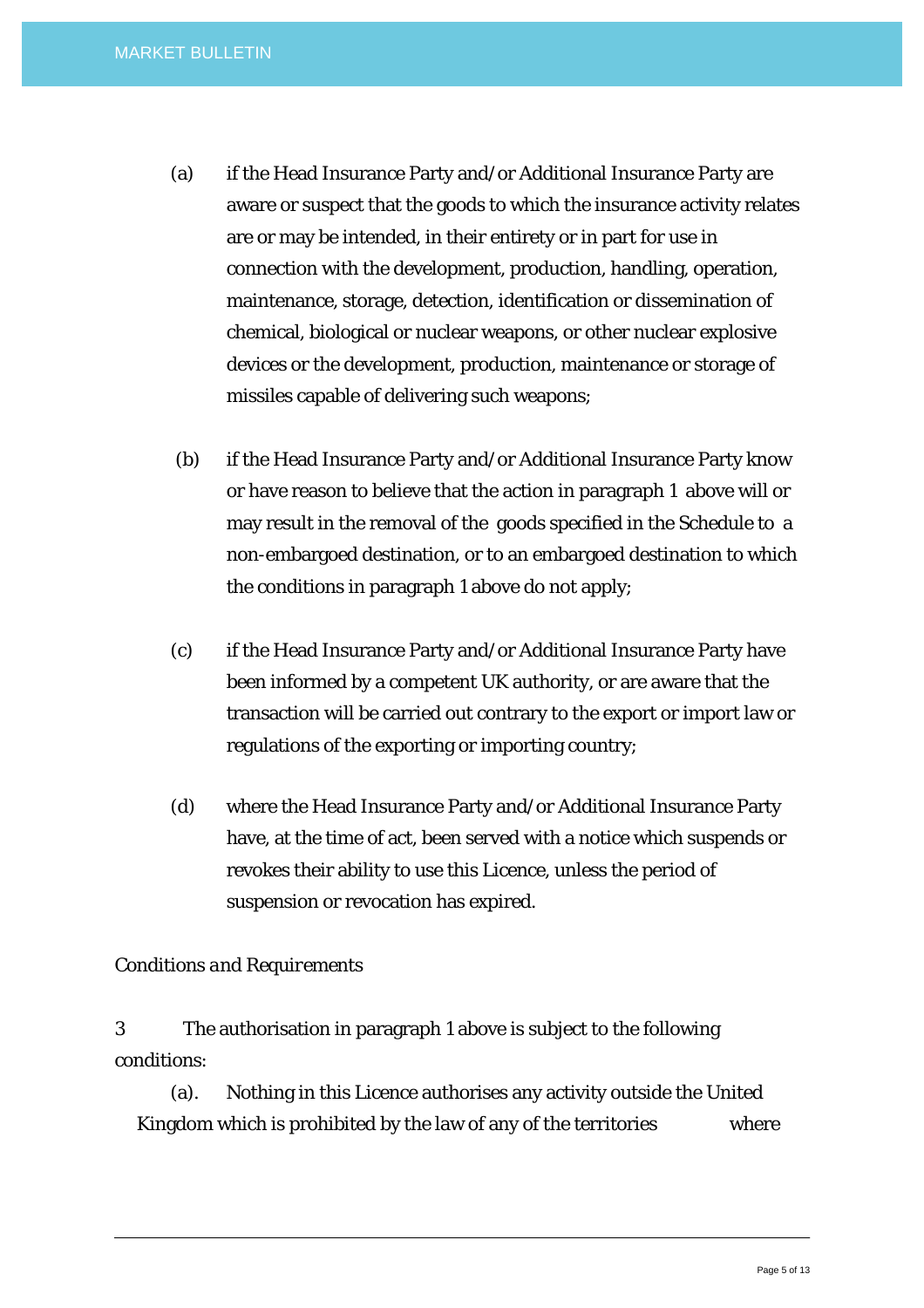that activity is to be carried out, or any exportation of any goods from the United Kingdom.

 (b). In order to remain within the terms of the Licence, the Head Insurance Party and Additional Insurance Party will need to be able to provide evidence of the linkage between the transport of the goods for which insurance/reinsurance is required and the specific UNSR to which such transport relates in the manner provided in paragraph 7 below.

4. No Additional Insurance Party may participate in the insurance activity unless it informs, or has already informed the Head Insurance Party, in writing, of the following:-

(a) The Additional Insurance Party's name and address;

 (b) The Additional Insurance Party's intention to participate or continue participating in the insurance activity;

5. Where the Head Insurance Party receives, or has already received, the information specified in paragraph 4 in relation to an Additional Insurance Party, the Head Insurance Party shall send a copy of this licence to the relevant Additional Insurance Party.

The Head Insurance Party must comply with this requirement before the end of the period of [14] days beginning with the later of the date of this licence and the date the Head Insurance Party received the information specified in paragraph 4 in relation to the relevant Additional Insurance Party.

6. The provisions of Article 28 *(registration)* of the 2008 Order shall apply to any act under the authority of this Licence. However, the Head Insurance Party and the Additional Insurance Party may agree that the Head Insurance Party complies with the provisions of Article 28 in his own name and/or on behalf of the Additional Insurance Parties. However, no such arrangement will exempt any of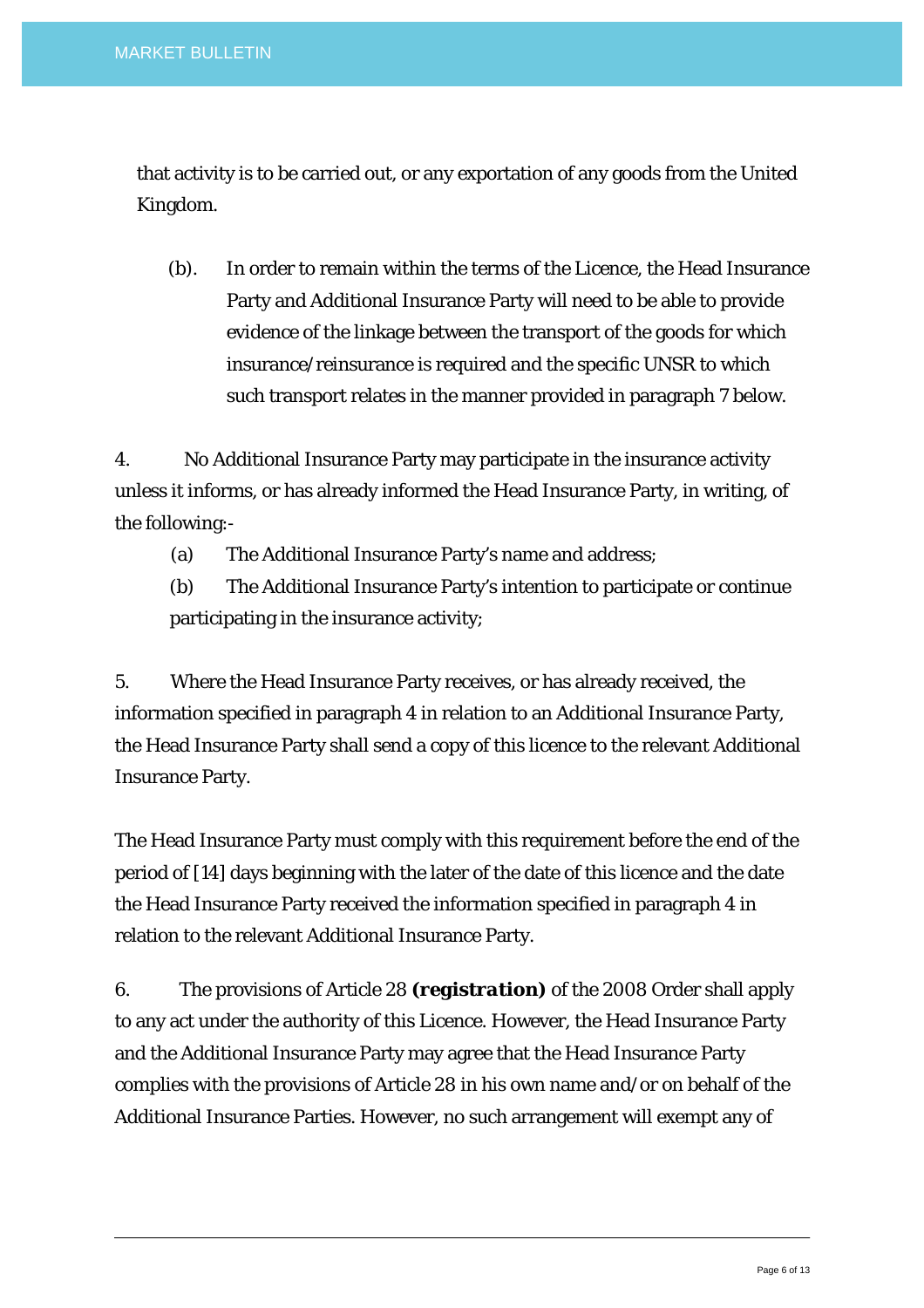them from having to comply with the remaining conditions of this licence and or from being liable to prosecution if such conditions are not met.

7. The provisions of Article 29 *(record keeping)* of the 2008 Order do not apply to any act under the authority of this Licence; but the Head Insurance Party and each Additional Insurance Party shall keep the following records in relation to the insurance activity:

- (a) a description of their participation in it;
- (b) the dates of their participation in it; and
- (c) records containing sufficient details to demonstrate the insurance/reinsurance being arranged or provided is in relation to UN mandated or authorised missions or operations. "For the purposes of this record keeping requirement, "sufficient details" shall include a purchase order issued by a UN body, pages from a contract agreed with a UN body or other equivalent form of documentary evidence which in the opinion of the Export Control Organisation can sufficiently show that the insurance or reinsurance relates to a UN mandated or authorised mission or operation.

For the avoidance of doubt, the Head Insurance Party and the Additional Insurance Parties may agree that the records required by this licence will be kept by one or more of them on behalf of the rest. However, no such arrangement will prevent any of them from being liable to prosecution if the records are not kept.

8. The records required by this licence must be kept for at least 4 years from the end of the calendar year in which the insurance activity concluded and the Head Insurance Party and the Additional Insurance Party must permit them to be inspected and copied by any person authorised by the Secretary of State or the Commissioners.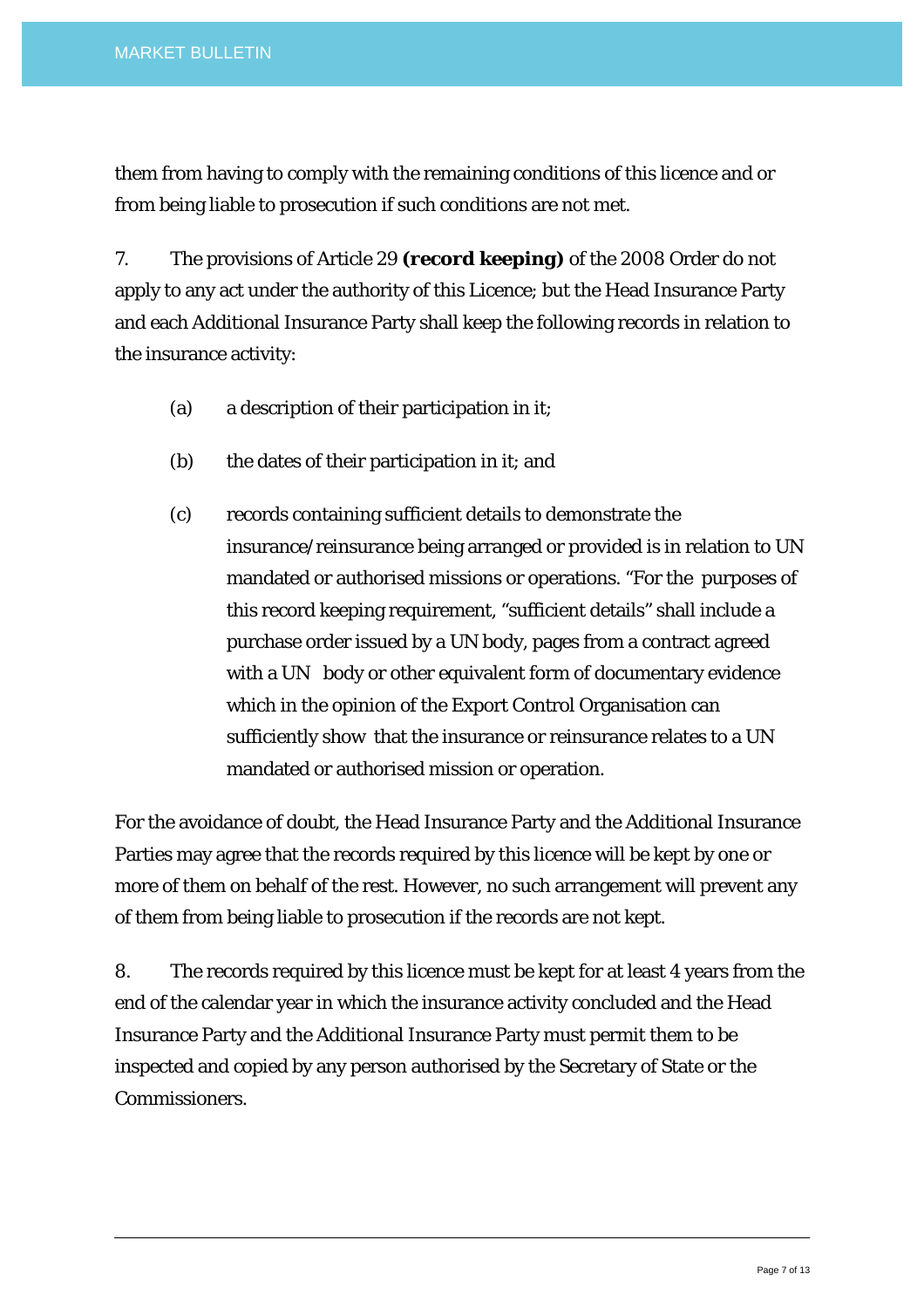9. Where the Head Insurance Party has received a warning letter sent on behalf of the Secretary of State which identifies failure to comply with this Licence or a provision of applicable export control legislation, the Head Insurance Party shall send a copy of the notice to each of the Additional Insurance Parties and take such steps as are identified in that warning letter (within the timescale stated) in order to restore compliance with the Licence. Without prejudice to article 34 of the 2008 Order or any other relevant offences under subordinate legislation made pursuant to the United Nations Act 1946 in relation to embargoed destinations, failure to comply with this condition may result in this Licence being revoked or suspended until the Head Insurance Party can show compliance to the satisfaction of the Export Control Organisation. The Head Insurance Party will be notified in writing of any such suspension or revocation and the initial period of such suspension or revocation. The Head Insurance Party shall send a copy of the notice to each of the Additional Insurance Parties. Where at the end of this initial period, the Head Insurance Party has not shown compliance to the satisfaction of the Export Control Organisation, the period of suspension or revocation may be extended. The Head Insurance Party will be notified of such an extension in writing.

## **Prohibitions not affected by this Licence**

10. Nothing in this Licence shall affect any prohibition or restriction on the trade or the carrying out of any act with respect to the trade of any goods concerned under, or by virtue of, any enactment other than a prohibition or restriction in the legislation under which this Licence was issued, as set out in the Licence itself.

#### *Interpretation*

- 11. For the purpose of this Licence:
	- (1) A "Head Insurance Party" means –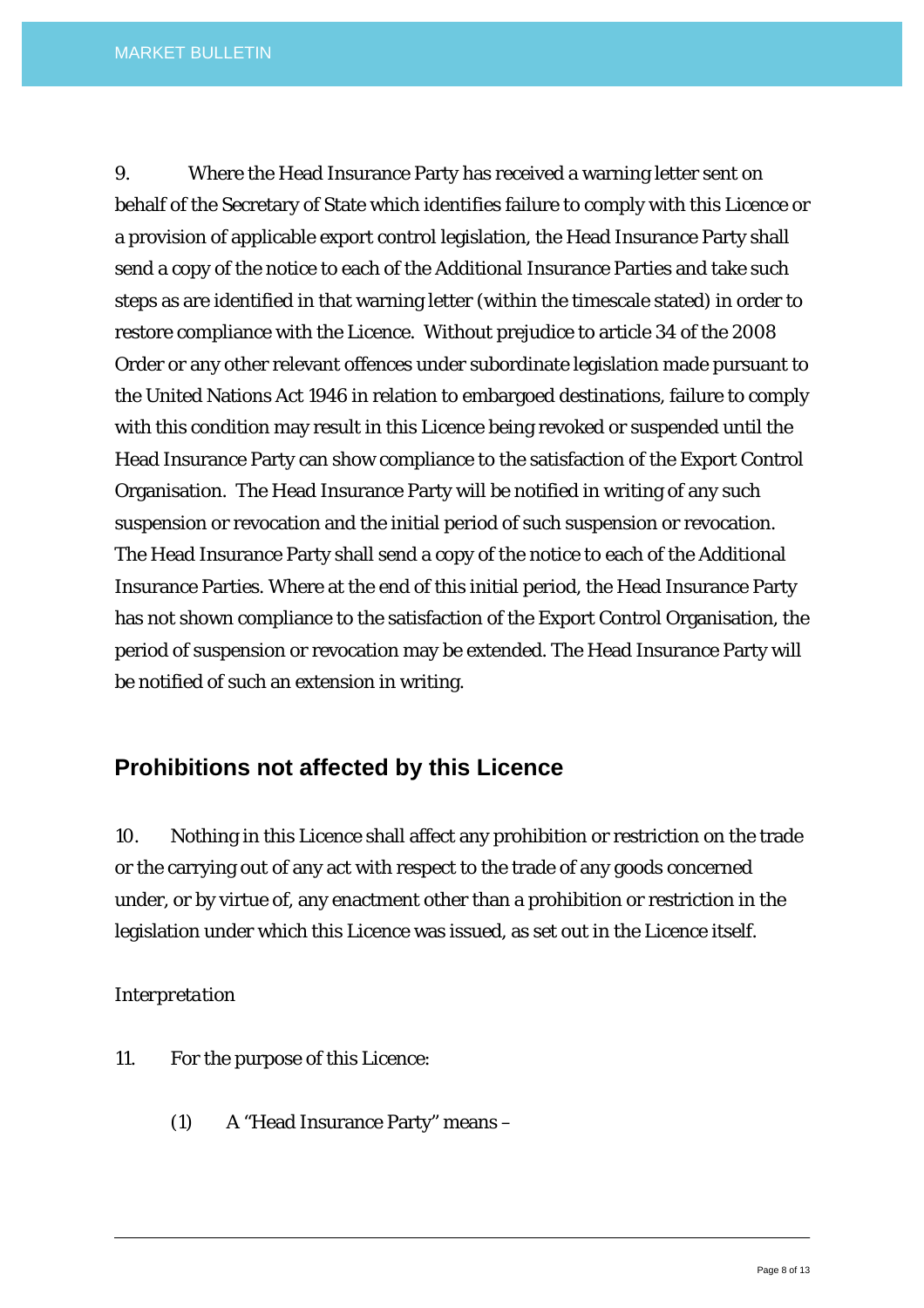- (a) any insurer, insurance broker or reinsurer operating from within the UK; or
- (b) an insurer, insurance broker or reinsurer which is a United Kingdom person as defined in article 11(1) of the Export Control Act 2002 operating anywhere in the world,

who is a party to the insurance activity (as defined in paragraph 1) and also acts on behalf of the Additional Insurance Party for the purposes of this Licence.

- (2) An "Additional Insurance Party" means-
	- (a) any insurer, insurance broker or reinsurer operating from within the UK; or
	- (b) an insurer, insurance broker or reinsurer which is a United Kingdom person as defined in article 11(1) of the Export Control Act 2002 operating anywhere in the world,

who is a party to the insurance activity (as defined in paragraph 1) and fulfils the requirements in paragraph 4 of this Licence.

(3) unless the context otherwise requires, any other expression used in this Licence shall have the meaning it bears in the Export Control Act 2002, or in the 2008 Order.

#### *Entry into Force*

12. This Licence shall come into force on 28 November 2011.

# **An Official of the Department for Business, Innovation and Skills authorised to act on behalf of the Secretary of State**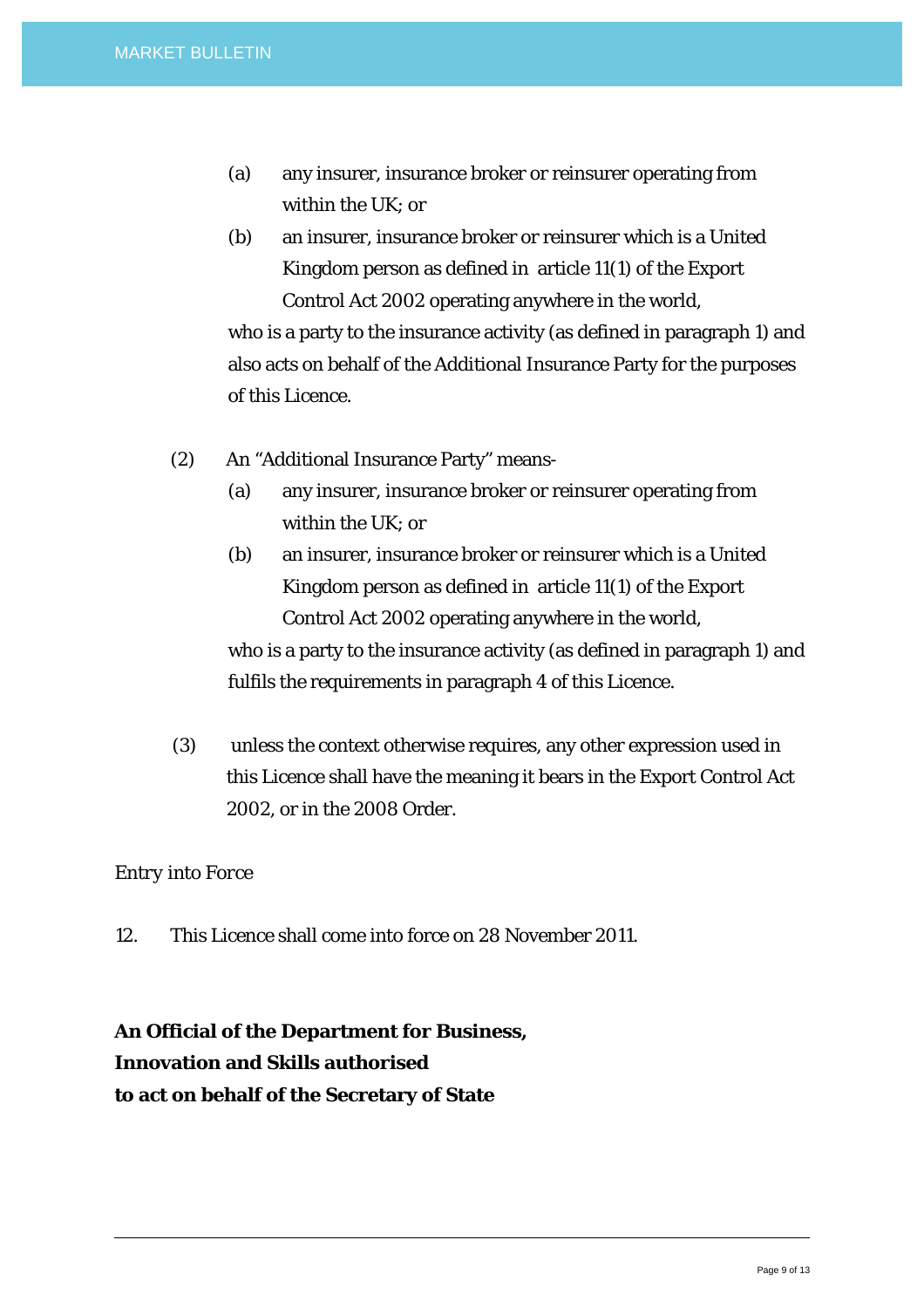# **SCHEDULE GOODS CONCERNED**

Goods specified in Schedule 1 & 2 to the Export Control Order 2008 **other than:**

(a) goods specified in Part 1 of Schedule 1 (Category A Goods);

(b) goods specified in paragraph's 14, 15, and 16 of Part 2 of Schedule 1 (certain Category B Goods - MANPADS, Long-Range Missiles, Anti-vehicle landmines); (c) components specially designed for goods falling within paragraph (b) above; (d) anti personnel landmines and specially designed components therefore specified by entry ML4 of Schedule 2.

### **EXPLANATORY NOTE**

(This Note is not part of the Licence)

1. This Open General Trade Control Licence permits, without further authority but subject to certain conditions, the provision of insurance or reinsurance in relation to UN mandated or authorised missions or operations consisting of the transfer of goods specified in the Schedule, which are subject to trade controls from a third country to another third country which is an embargoed destination as defined in article 2 of the Export Control Order 2008 ("2008 Order").

2. Subject to its conditions, the Licence is available for use by any "Head Insurance Party" or "Additional Insurance Party" as defined in paragraph 11 of the Licence (which includes the insurer, insurance broker or reinsurer) operating from the UK and/or an Head Insurance party or Additional Insurance Party which is a UK person, as defined in article 11(1) of the Export Control Act 2002 irrespective of where in the world they carry out their operations (since UK trade controls apply to these categories of Insurance Parties.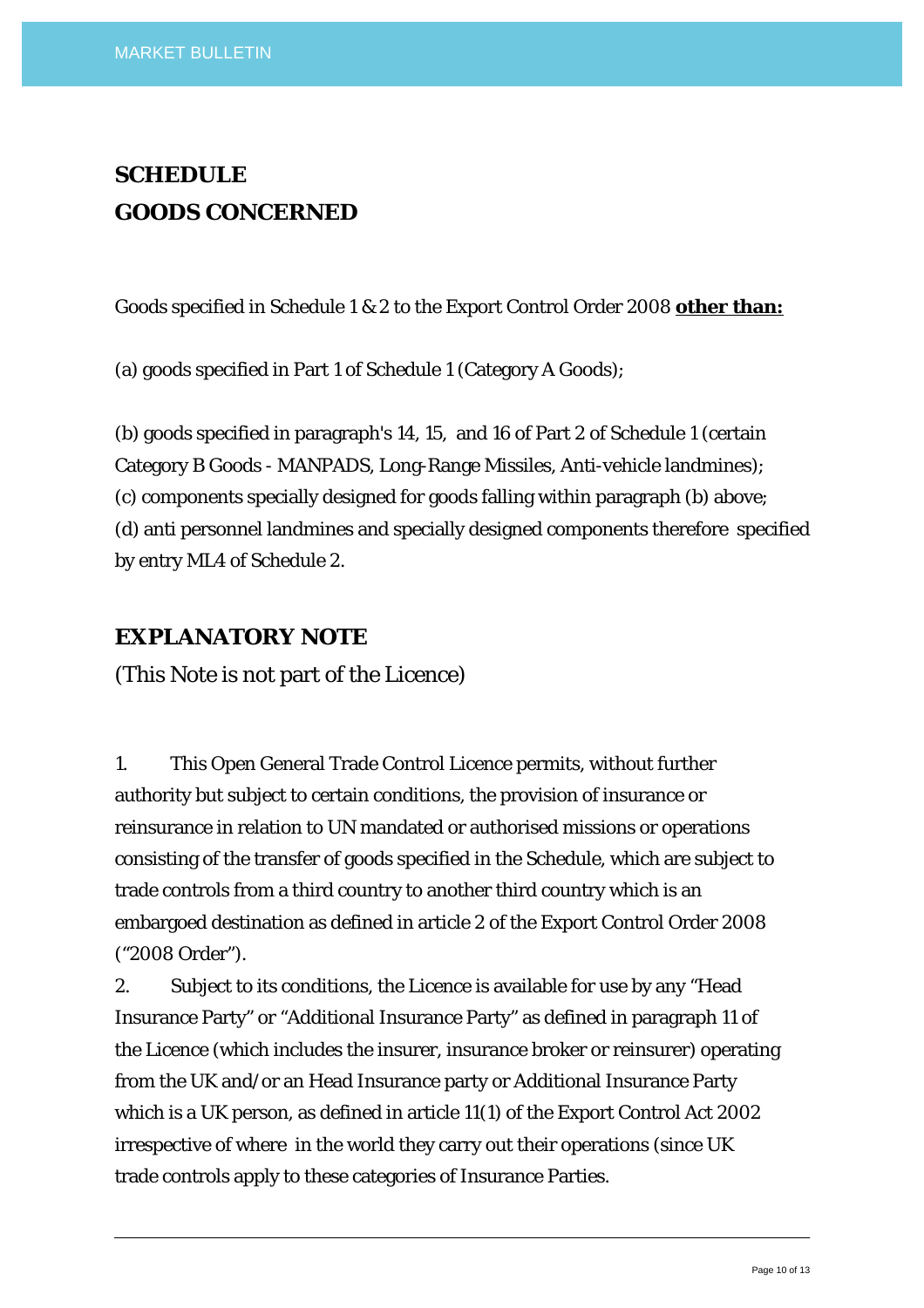3. The insurance/reinsurance cover may only be arranged or provided under this Licence if such insurance or reinsurance satisfy certain restrictions. These include;

- Are in respect of UN mandated or authorised missions or operations and not for use in connection with Weapons of Mass Destruction (WMD);
- not for use in connection with exports of goods located in the UK or Isle of Man;
- not for use if the Head Insurance party and/or Additional Insurance Party have been informed by a competent UK authority, or are otherwise aware that the transaction may be contrary to the law of the exporting or importing third country;

4. The provisions of this Licence only apply for the purposes of the trade controls specified by legislation made under the Export Control Act 2002 or the United Nations Act 1946 in relation to embargoed destinations. They do not affect the need to obtain other consents that may be required for the export of particular military goods, whether under other statutory provisions (such as the Official Secrets Act 1989) or otherwise (such as under contractual obligations). In addition, this Licence does not extend to prohibitions (other than the trade controls pursuant to the legislation mentioned above) in other legislation.

5. The issue of this Licence does not remove the requirement to obtain permission of the authorities of the appropriate country to remove or receive goods from or to that territory as necessary.

6. If the Head Insurance Party or/and Additional Insurance Party has been informed by a competent authority or is otherwise aware (e.g. from information received from the manufacturer) that trade in controlled goods includes goods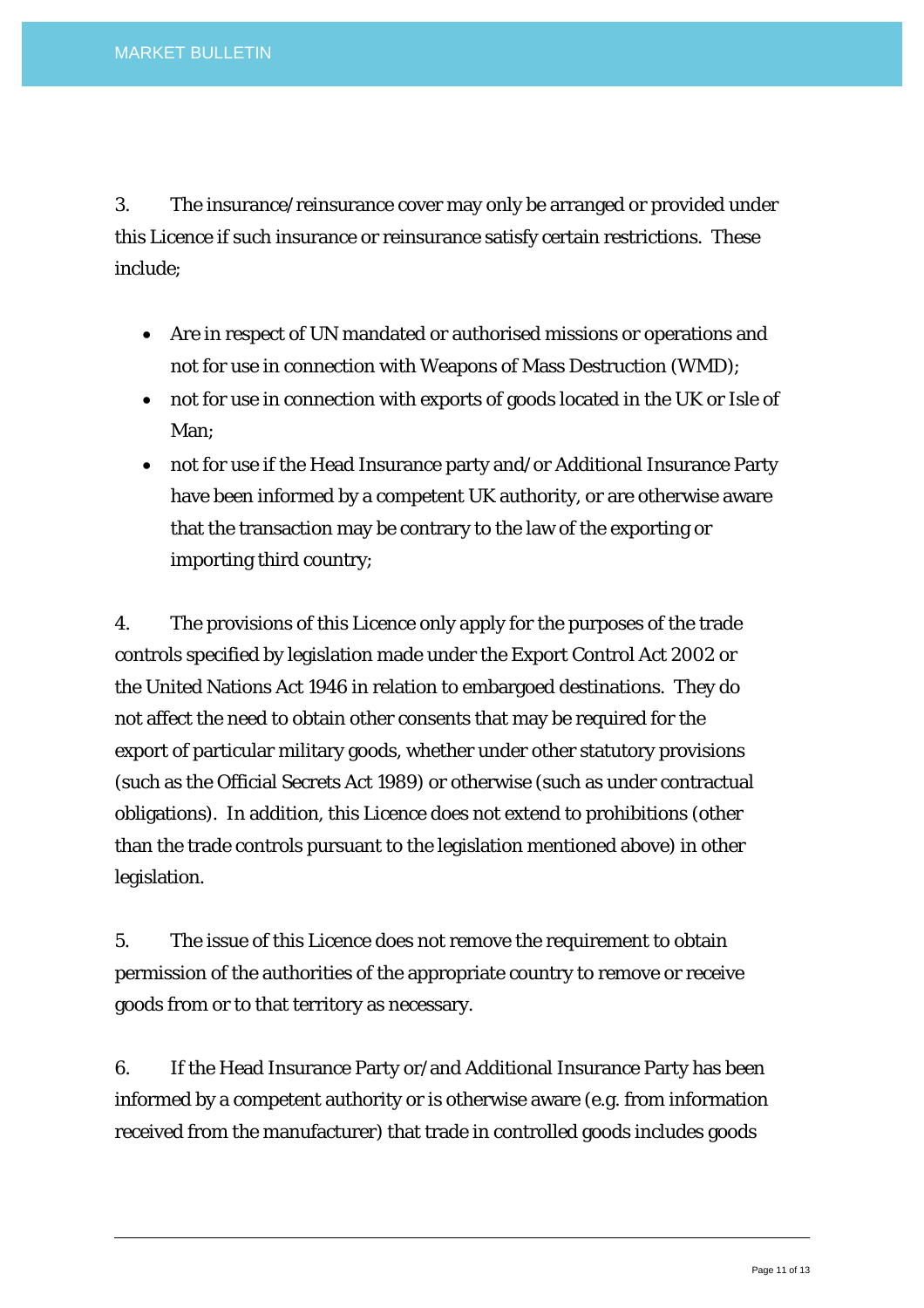subject to a protective marking, appropriate security transportation arrangements (in accordance with national practices of the exporting country) must be made.

7. The 2008 Order contains certain registration and record keeping requirements which apply to the Head Insurance Party and Additional Insurance Party using this Licence, as follows,

(a) Under Article 28 of the 2008 Order, any person (in the context of this Licence the Head Insurance Party or the Additional Insurance Party) who does any act under the authority of this Licence must, before or within 30 days after the first occasion he makes use of the Licence, provide details to the Secretary of State of his name and address where copies of the records referred to below may be inspected. This notification must be made via the Export Control Organisation's electronic licensing system, SPIRE, at [www.spire.berr.gov.uk](http://www.spire.berr.gov.uk/)

However, paragraph 6 of this Licence provides that the Head Insurance Party and the Additional Insurance Parties may agree that the Head Insurance Party complies with the provisions of Article 28 in his own name and/or on behalf of the Additional Insurance Parties. It further clarifies that where this arrangement is in place, they will all continue to be bound by the conditions of the licence and may be liable to prosecution if such conditions are not met.

 (b) Under Article 29 of the 2008 Order, any person (in the context of this Licence the Head Insurance Party or Additional Insurance Party who does any act under the authority of this Licence must maintain and retain certain records relating to each such acts for at least 4 years from the end of the calendar year in which the authorised act takes place, and must permit such records to be inspected and copied by any person authorised by the Secretary of State. In accordance with paragraph 7 of this Licence, Article 29 only applies in respect of this Licence, so as to only require that the Head Insurance Party and/or Additional Insurance Party keep the limited records specified in that paragraph